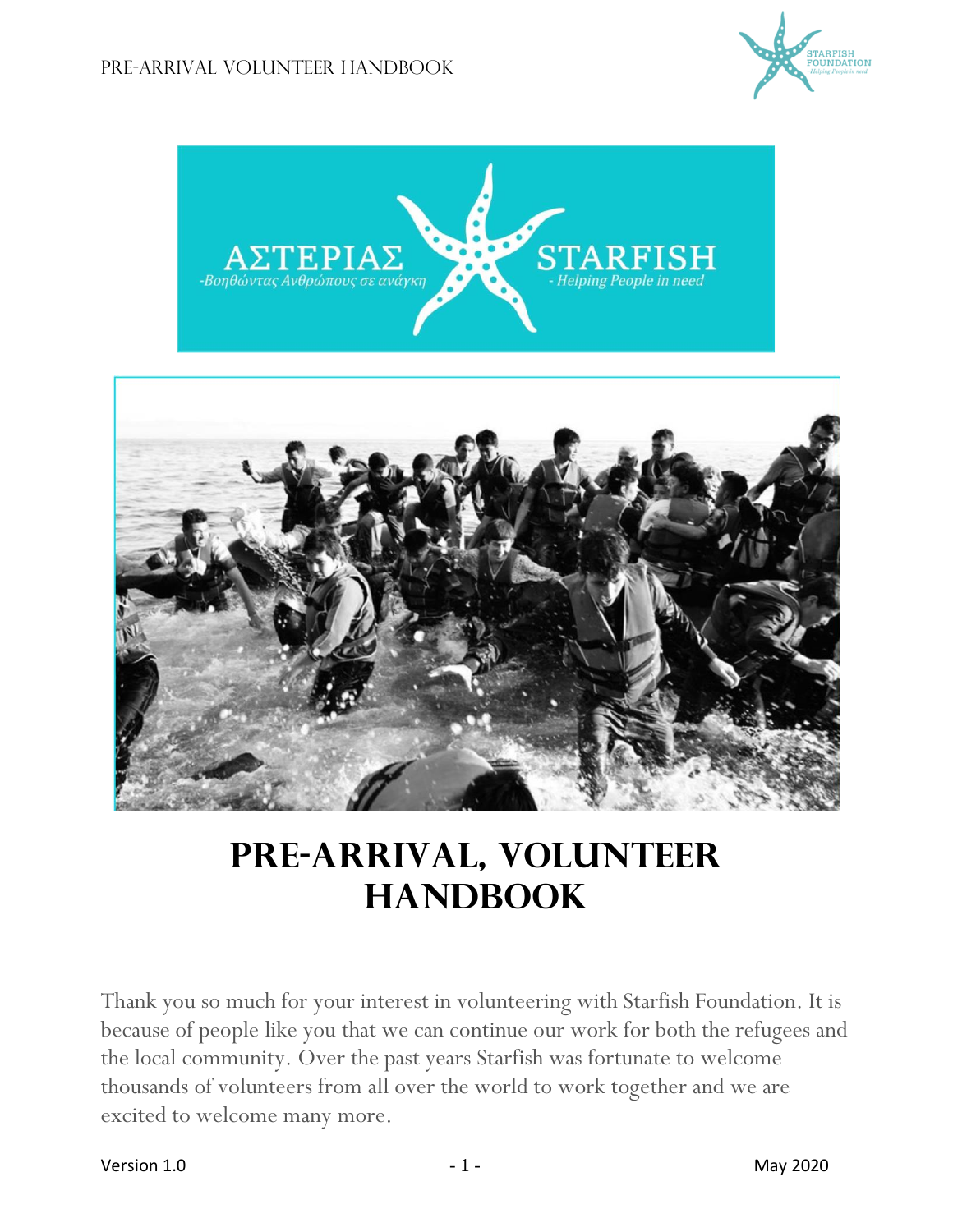

#### **Disclaimer**

This Pre-arrival Volunteer Handbook provides general advice and relevant information on volunteering with Starfish on Lesvos, it is not intended to be legal advice. While every effort has been made to ensure the accuracy of the information provided within this handbook at the time of publication, the publishers can furnish no guarantee as to its accuracy. We suggest you seek legal advice through your own legal service provider with regard to particular issues or questions if they come up.

We are looking forward to welcoming you to our team.

For the most up to date information on Starfish Foundation activities, programs and volunteering needs, see our website and other social media:

[asterias-starfish.org/en/](http://www.asterias-starfish.org/en/) [facebook.com/starfishfoundation.org/](https://www.facebook.com/starfishfoundation.org/) instagram.com/starfish\_foundation/ twitter.com/starfishlesvos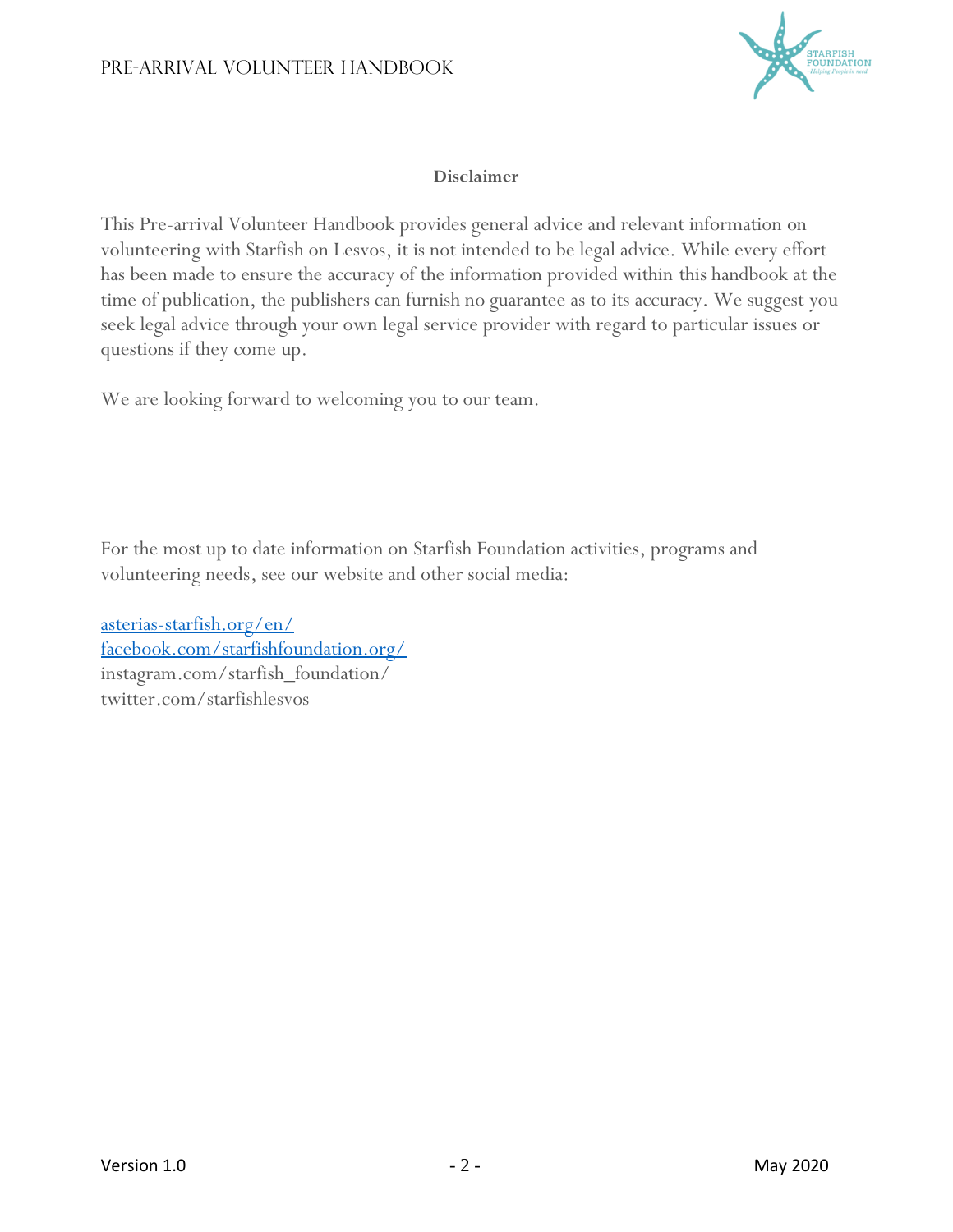

# **CONTENTS**

| <b>Introduction</b>                               | 4  |
|---------------------------------------------------|----|
| <b>Situation on Lesvos</b>                        | 5  |
| <b>Volunteering with Starfish</b>                 | 6  |
| <b>Getting to Lesvos</b>                          | 7  |
| <b>Planning for your Stay</b>                     | 8  |
| <b>General information About</b><br><b>Lesvos</b> | 10 |

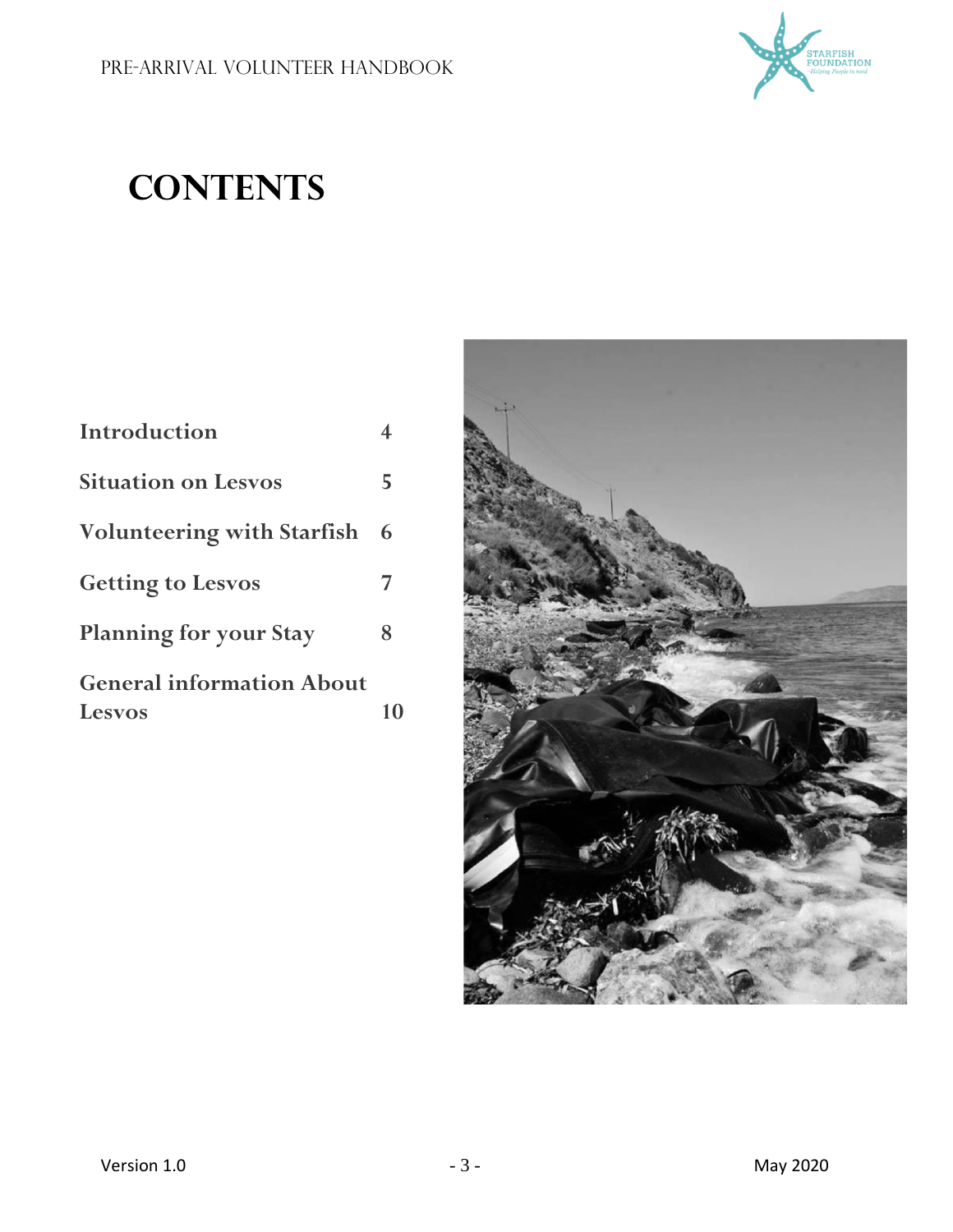

# **INTRODUCTION**

### **Starfish Foundation - Where it started**

Lesvos is situated just a few kilometers from the Turkish coast and therefore has always served as an entry point into Greece and Europe. Very soon after the conflicts in the middle east started, thousands of refugees arrived on the shores of the island driven by hope. Lesvos became a focal point of the refugee crisis in Greece. Throughout the summer of 2015, 1,000 – 1,500 refugees arrived in Molyvos every day. Half of the 660,000 refugees that arrived in Europe between January and November 2015 arrived through Lesvos. Desperate men, women and children in need of help were fleeing war, persecution and destruction in their home countries, particularly from Syria, Afghanistan and Iraq.

Starfish Foundation was born in Molyvos by locals in response to this humanitarian disaster, with the initial objective of meeting arriving refugees' immediate needs for food, clothing and hygiene. Starfish Foundation created and managed OXY transit camp, provided assistance to people rescued by the coast guard near Molyvos and Petra harbours and coordinated clothing distribution. We also fed the hungry at Moria centre, and provided urgently needed supplies to refugee camps in mainland Greece. With ever increasing responsibility came the urgent need for greater funding and more resources, which lead to Starfish applying for NGO status. This was granted by the Greek Government on the 9th October 2015. Operating as an NGO, Starfish was able to secure volunteers from all across the world, as well as support from many NGO groups active on the island. It is estimated that Starfish assisted more than 200,000 people during the height of the 2015 humanitarian crisis. The EU-Turkey Agreement of March 2016 stemmed the flow of arrivals to Lesvos and required NGOs to vacate the refugee camps. Starfish adapted to the situation by shifting focus to supporting the most vulnerable and moving operations to the capital of Lesvos, Mytilene.

Starfish Foundation has since grown from one of the first respondents to the refugee crisis, to a multifaceted NGO that continues to support vulnerable people, both local and refugee, who face uncertain futures. Most recently, Starfish has been meeting needs previously filled by international NGOs, after many have now left the island. 2019 and 2020 was marked by a surge in new refugee arrivals, increasing the pressure once again on everyone – both the refugees and the local population. The already stressed Greek economy has taken additional strain.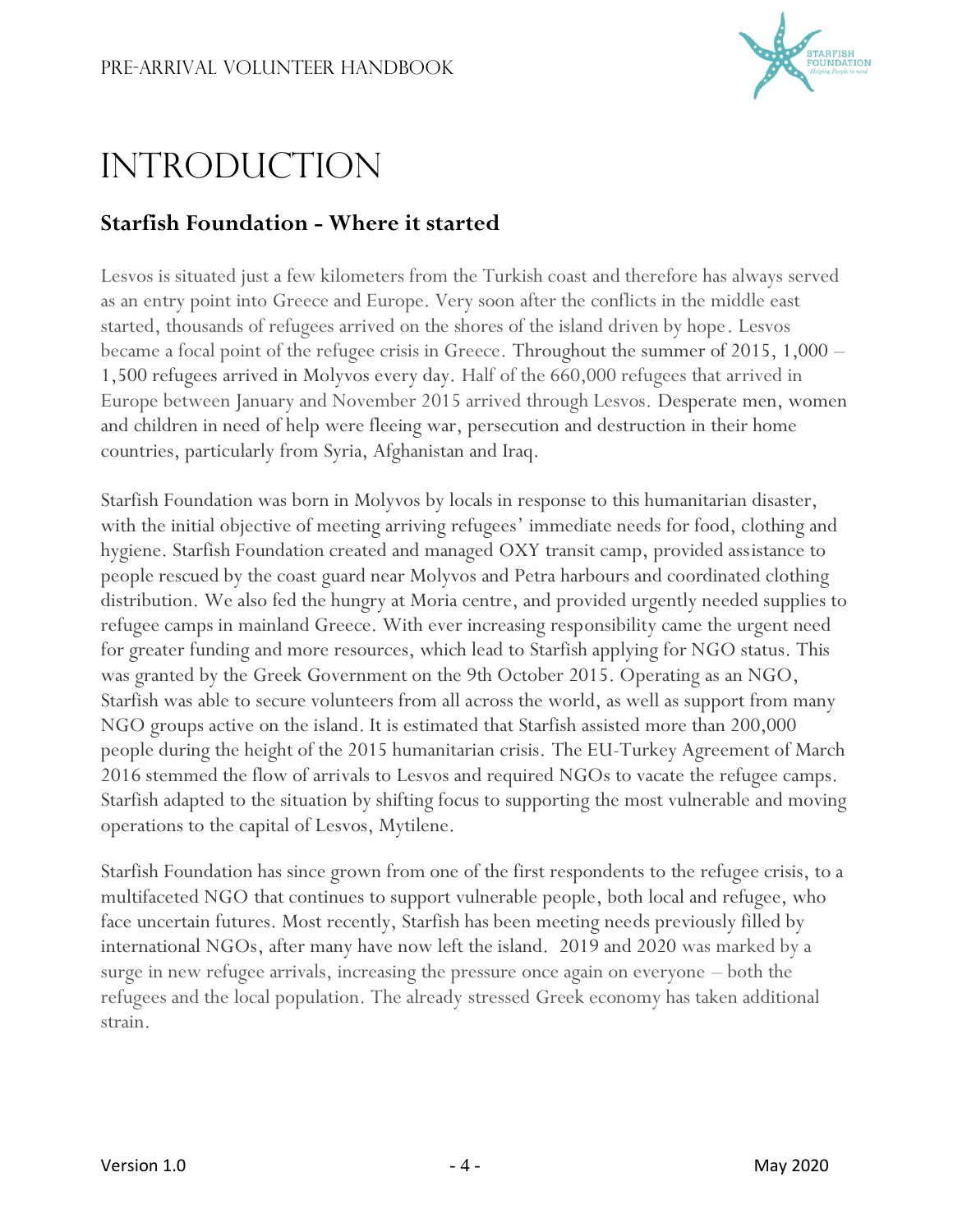

*Our key objectives are providing assistance to the most vulnerable, whenever needed, and supporting the local community impacted by the crisis and the refugees.*

# SITUATION ON LESVOS

As of January 2020, 20,000 people, including 1,140 unaccompanied minors, live in or around Moria camp -- a facility built to house 3,000. This has created tensions and discontent between the Greek host community, the refugees and humanitarian workers. Especially during the month of February 2020 those tensions erupted several times and caused a series of issues.

In general, Lesvos is very safe. People are friendly, and the streets have people even at night. But volunteers should join remain aware of the local situation. Join a network on WhatsApp, or elsewhere, to receive news of local happenings. NGOs, refugees and humanitarian workers have to adapt to the situation constantly, and act accordingly. Generally, we do not believe that Lesvos is an unsafe place, but we ask you to keep a low profile, be aware of the situation around you and keep the risks in mind.

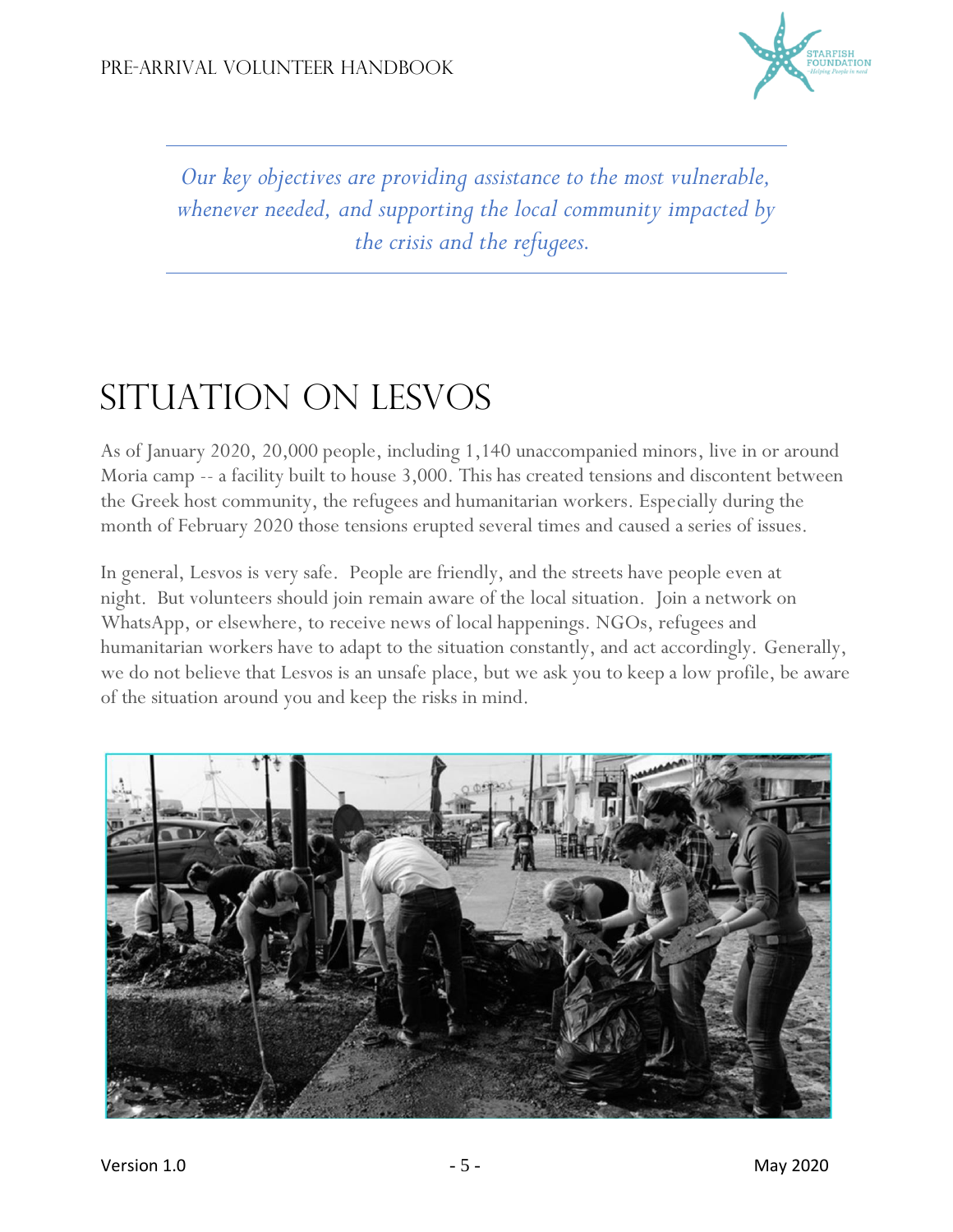

## Volunteering With Starfish

**In our work, we value everyone, whatever their creed, religion, sex, sexual**  orientation, colour or class background. We feel everyone can make a positive contribution to the lives of refugees and want to give everyone we can such an opportunity. The normal working times when volunteering with Starfish are from 9am to 5pm, however you can also work other times after you discusses this with the coordinator. Our coordinator will explain your role and main tasks before you come and give you a brief introduction into the organisation once you arrived, as the activities may vary from day to day, because there is no such thing as a typical day when volunteering. We ask all our volunteers to be flexible, responsible, and professional.

Starfish normally takes on volunteers who can stay for one month or more, as we need people who can commit to us so we can ensure that we have well trained and experienced teams working at all of our sites. We will consider volunteers for shorter periods of time if we are understaffed, if you have a special project with us or if you have Arabic and/or Farsi fluency as we always need interpreters. Returning Starfish volunteers can also join us for shorter periods of time. It is vital that if your dates change you let us know as soon as possible, as it can cause scheduling and accommodation problems if we are not aware of changes in plans. We will help you to complete further paperwork for the Greek government once you begin working with Starfish.

Volunteers pay their own flights, accommodation and food. We, as much as we can, try to organize transport to and from the airport and to and from the camp to ensure that you get to Moria safely. We do have our own volunteer accommodation, at a reduced cost, which can house several volunteers. Please see more info in the accommodation section.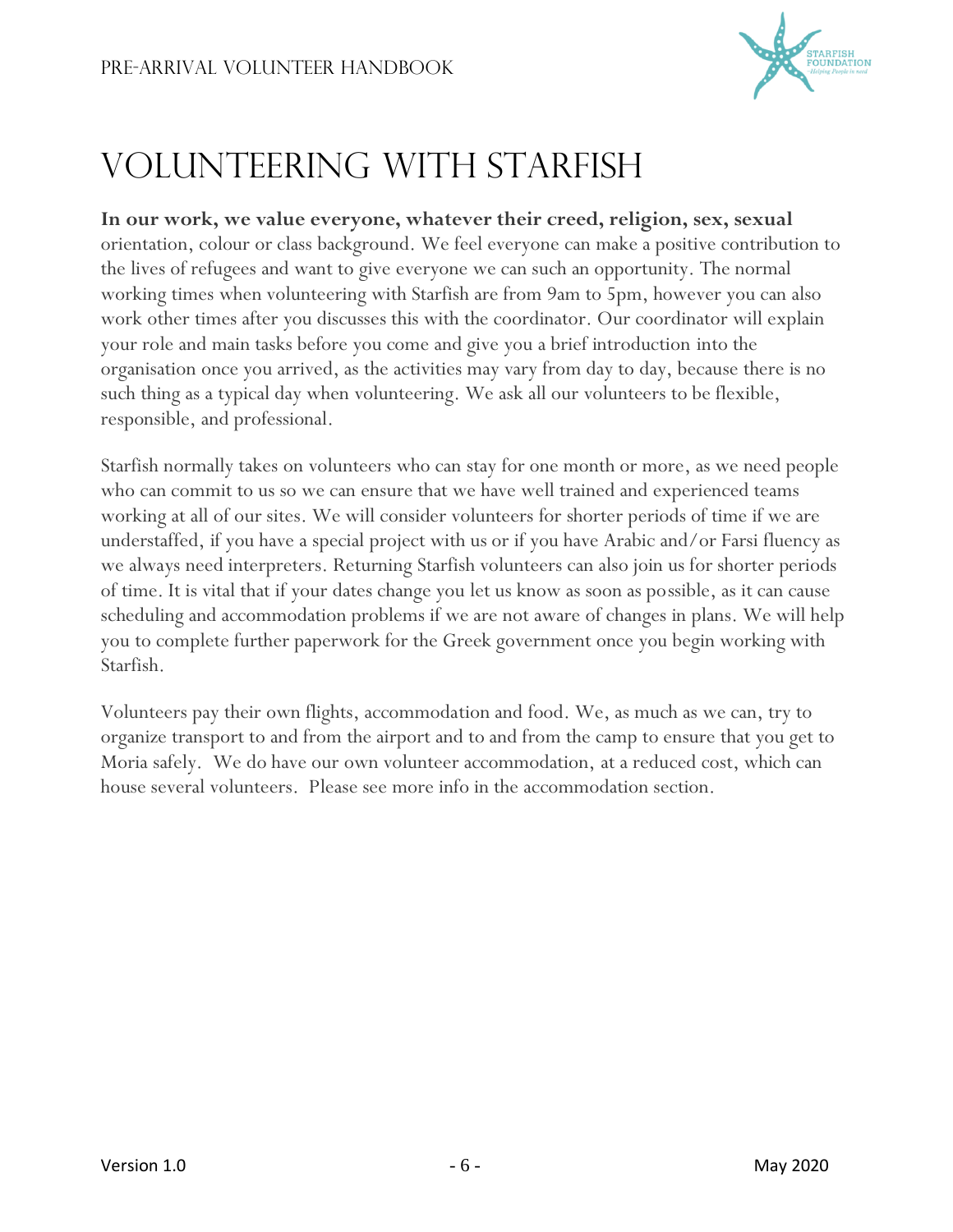

## GETTING TO LESVOS

You can travel overland from European countries by train and bus. The website "The Man in Seat 61" is a good resource for train and bus timetables. From Athens, Thessaloniki or Ayvalik you can depart for Mytilene, Lesvos.

**From Greece**: Coming from Athens or Thessaloniki to the airport of Mytilene. There is an airport in Mytilene, Lesvos, which is served daily all year round with flights from Athens.

From Athens you can also take a ferry to Mytilene. Ferries normally leave from Lesvos/Athens around 8.30 pm and arrive around 8.30 am the next morning. Tickets cost around 45 Euro one way. You can book in advance from travel agents or in the port.

**From Turkey:** Fly to Izmir or Istanbul, Turkey, and take a bus to Ayvalik. There is a ferry from there to Mytilene. Schedules vary depending on the season and you can find timetables online. Round trips cost around 25 Euro and 15 Euro one-way and the journey takes around an hour and a half.

When there are many refugees in Lesvos, Christmas time or during tourist season, it's advisable to book in advance as ferries can often be booked out for several days. Be aware there are often ferry strikes, so please factor this into your travel plans. During tourist season, there may also be direct flights to Lesvos from your country of origin. Skyscanner is one of the best flight comparison websites around. Please be advised that it may work out cheaper if you do separate searches for the separate legs of your journey, such as London to Athens and then Athens to Mytilene, rather than London to Mytilene. Keep in mind, if you do this, you may also need to exit security at the airport to get your luggage, before re-checking it for the next flight.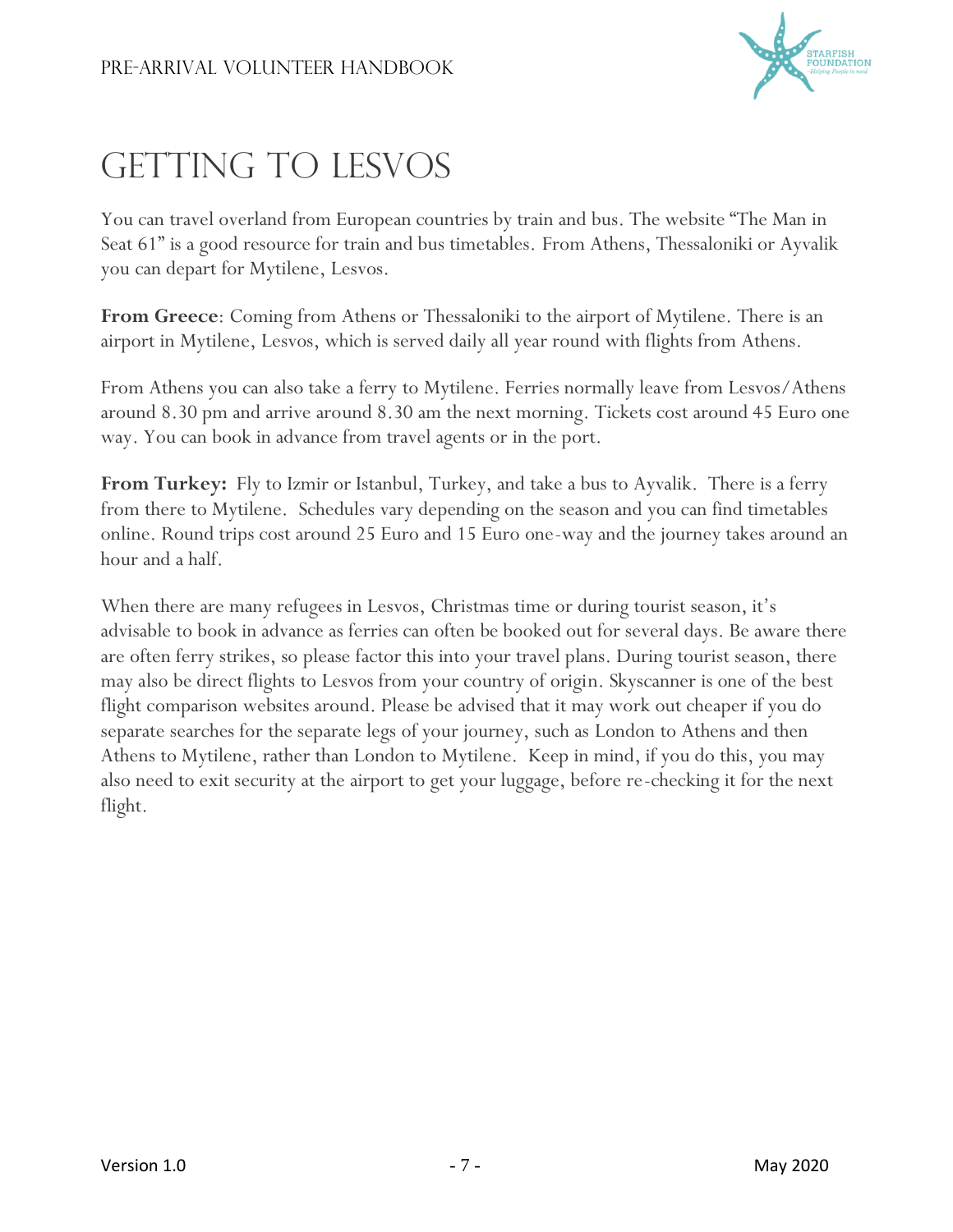

# Planning for your Stay

### **Housing**

### **You should expect:**

- Hot water is turned off except when needed Turn it on 30 min before you need it. (Once you turn it off, it stays warm for quite a long time.)
- Heating is expensive so homes are cool in winter  $-60 \text{ F}$  (16 C)
- Toilet paper is thrown in the bin beside the toilet, not into the toilet.

### **Don't expect:**

- Microwave you may or may not have one
- $\bullet$  Internet ask
- Clothes washer -- ask
- A full stove/oven. Small cook stoves are common.
- Clothes dryer. Dry them on a line outside to reduce moisture inside
- Teapot/coffee maker ask
- Television -- ask

### **Clothes**

Bring casual, comfortable clothes – that don't stand out. There are many cultures and religions represented here, so somewhat modest dress is recommended.

#### **All Seasons:**

- Raincoat
- Umbrella
- Rain proof shoes. Not for muddy or pools of water, just rain.
- Your own towel and wash cloth
- Soap

#### **Winter:**

Homes are kept quite cool in winter, so be prepared to dress in layers for warmth, even indoors.

- Bring warm coat/jacket
- Gloves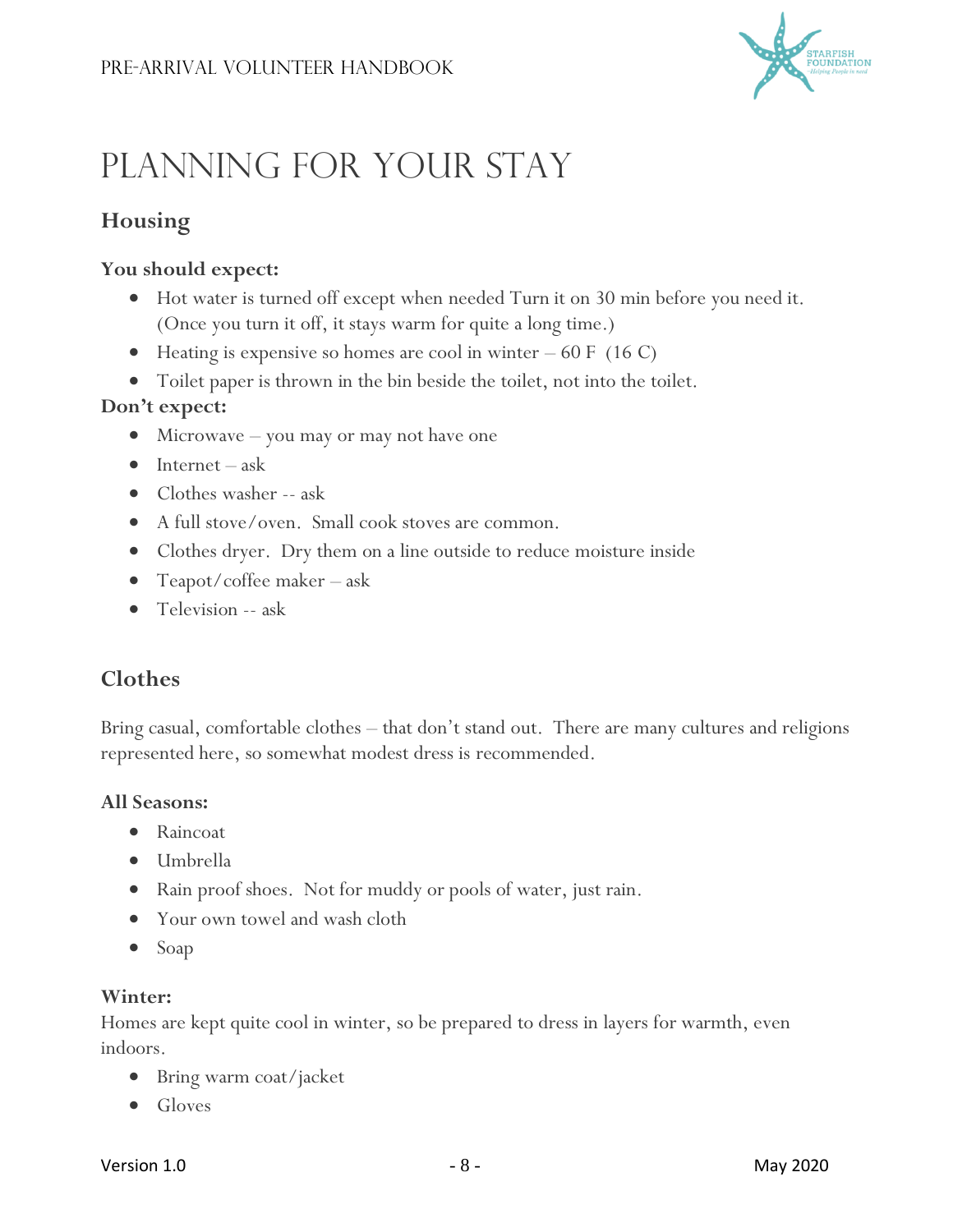

- Consider bringing long underwear (thermal underwear)
- Thick woolen sox and slippers for around the house in the evening
- Bring layers of shirts and jackets/sweatshirts so you can adjust your warmth
- Bring warm pajamas or sleepwear
- Considering bringing fingerless gloves for inside use
- Scarves are unrivalled for keeping the head and neck warm, or keeping the wind off your head

#### **Summer:**

Just bring normal summer clothes, as well as sunscreen. It can get quite hot. Keep in mind the varying cultures you will be interacting with, and use discretion.

### **Power: voltage and frequency**

Greece uses 220 V at 50 Hz. Plug types are C, D, E and F.

If you come from somewhere with the same power standards, you're fine. If your country uses different plug types, you'll need a plug adapter for power outlets. See this link for other countries' standards: [worldstandards.eu/electricity/plug-voltage-by-country/](https://www.worldstandards.eu/electricity/plug-voltage-by-country/)

If your country uses a different voltage, check your devices. Many electronic devices, such as phones and computers, will work on both 110V and 220V. They will say somewhere on the device which they can use. Or check your documents. Other devices, such as razors or hair dryers, will need a power transformer.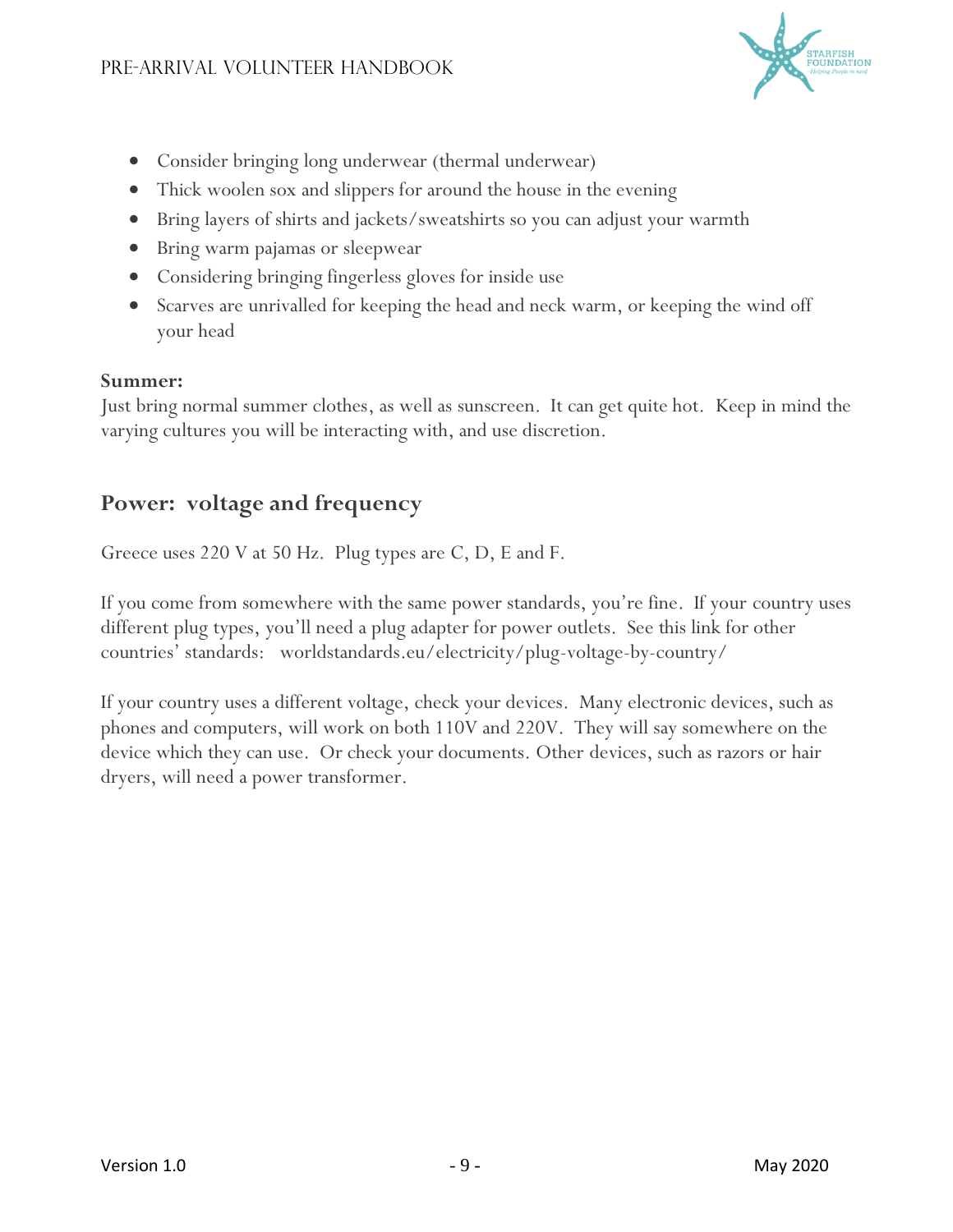

## General Information about Lesvos

Lesvos is the third biggest of the Greek islands (miles) and is in the North Aegean region. On a clear day you can see Turkey, which is a mere 3.5 miles away on some parts of the coast - the main reason so many refugee boats come to Lesvos. The capital is Mytilene, 65 kilometers from Molyvos, where Starfish is based.

**Climate** – Winter temperatures (December to March) can get down to 35 F (2 C) at night. Although, average daytime highs at this time of year are around 57 F (14 C) and nighttime lows are 45 F (7 C). Summer average highs are in the high 80sF, and 30C; and can have periods of intense heat. For details see: climatestotravel.com/climate/greece/lesbos

**Communications** - The international dial code for Greece is + 30 and emergency services can be reached on 112, but only if you have a local SIM card.

**Language** - Greek is the national language here, although many locals in the tourist areas speak good English. The main languages of the refugees arriving are Arabic, Farsi, Kurdish, Urdu and Dari. French is sometimes also spoken.

**Shop hours** -- The shops in Mytilene center are open Monday to Saturday from 09:00 to 14:00 and on Tuesday, Thursday and Friday they are re-open from 18:00 to 21:00

**Transport** - There are a few buses between Mytilene and Molyvos, but most people here use cars. It's also possible to hitchhike if you are going short distances.

**Medical facilities** - There is a medical Centre at Kalonni, and a hospital in Mytilene.

**Refugee Camps** - The official registration camp for refugees, Moria, is in Mytilene. There are two more camps in operation in Mytilene. Lesvos Solidarity (former Pikpa), the small center for vulnerable refugees and Kara Tepe camp.

**Arrivals** - Boats generally arrive along the 20 kilometer stretch of coast - unofficially called the dirt road as it's unpaved - between the villages of Skala Sykamias and Eftalou. Eftalou is a few miles from Molyvos. Since the spring of 2016, refugee arrivals on the north coast have slowed dramatically. Starfish is therefore no longer involved with refugee arrivals.

**Driving -** PLEASE DRIVE CAREFULLY AND SAFELY AND DO NOT DRINK AND DRIVE. Several volunteers have had accidents whilst on the island. As well as being a risk to life, driving extremely fast and/or drunk also causes resentment amongst the local community to our presence here. Please remember at all times that you are a guest here on Lesvos.